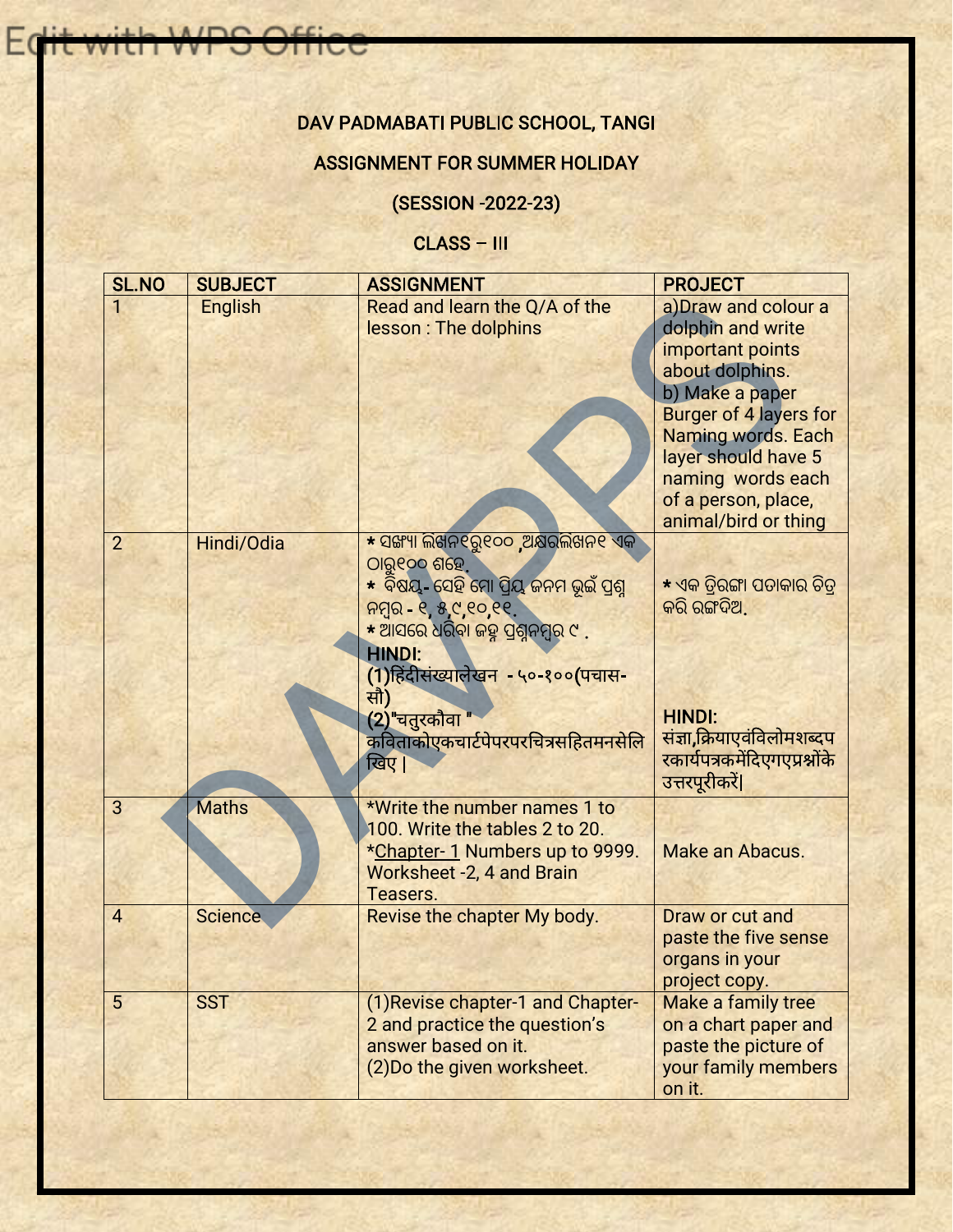## CLASS TEACHER: SAHNAJ NUSRAT ZAHAN

**IAIDO** 

 $E$ 

## DAV PADMABATI PUBLIC SCHOOL, TANGI

### ASSIGNMENT FOR SUMMER HOLIDAY

(SESSION -2022-23)

#### CLASS –IV

|                |                | <b>CLASS-IV</b>                                                                                                                                                                        |                                                                                                                                                                                      |
|----------------|----------------|----------------------------------------------------------------------------------------------------------------------------------------------------------------------------------------|--------------------------------------------------------------------------------------------------------------------------------------------------------------------------------------|
| <b>SL.NO</b>   | <b>SUBJECT</b> | <b>ASSIGNMENT</b>                                                                                                                                                                      | <b>PROJECT</b>                                                                                                                                                                       |
|                | <b>English</b> | 1. Update your c.w copy with<br>all the given chapter<br>exercices and learn them.<br>2. Find 5 words from the<br>dictionary, write the<br>meaning and<br>antonym/opposite of<br>them. | 1. Collect<br>information and<br>make a collage<br>of your favourite<br>sports person.(in<br>your project<br>copy)<br>Write a paragraph<br>2.<br>(1 page) on your<br>true friend and |
| $\overline{2}$ | Hindi/Odia     | <b>ODIA</b>                                                                                                                                                                            | mention the<br>things you do to<br>make her happy.<br>(in your c.w copy)<br>* ତାରା ସହିତ ରାତିର                                                                                        |
|                |                | *ବିଷୟ – ଟିକିଟିକି ପ୍ରଶ୍ନ ନମ୍ବର -୧, ୪,୬,୮                                                                                                                                                | ଦୃଶ୍ୟ ,ସମୁଦ୍ରର ଦୃଶ୍ୟ, ଏବଂ<br>ପାହାଡ଼ର ଦୃଶ୍ୟ ଚିତ୍ର<br>ମାଧ୍ୟମରେ ରଙ୍ଗଦେଇ ଦର୍ଶାଅ ।                                                                                                        |
|                |                | <b>HINDI:</b><br>(1)हिंदीसंख्यालेखन - १-१००(एक-सौ)<br>(2)" पेड़ोंकेमहत्व"परअनुच्छेदलिखिए  (70<br>-80 शब्दोंमें)                                                                        |                                                                                                                                                                                      |
| 3              | <b>Maths</b>   | * Write the tables 2 to 25.<br>* Chapter-1 Numbers up to<br>999999. Worksheet -4, and Brain<br>Teasers.<br>* Chapter-2 Addition &<br><b>Subtraction. Work sheet-1</b>                  | Make a place value<br>chart. (use chart<br>paper and crayon<br>colours)                                                                                                              |
| $\overline{4}$ | <b>Science</b> | Revise the chapter My body.<br>Complete the worksheet given to                                                                                                                         | Make a model of<br>your teeth                                                                                                                                                        |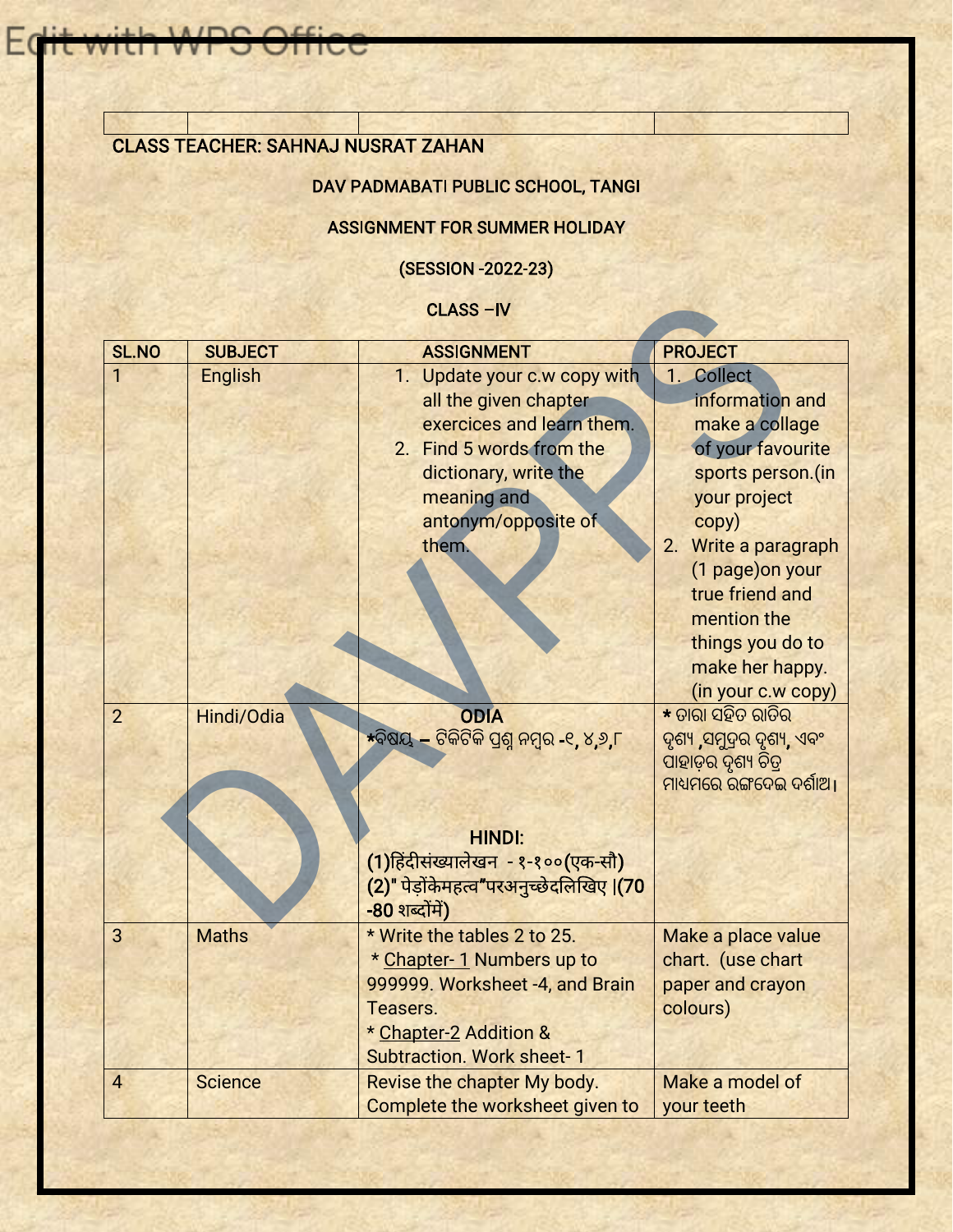|            | VOU.                        |                       |
|------------|-----------------------------|-----------------------|
| <b>SST</b> | Learn and revise chapter 1. | Prepare a family      |
|            | Remember the book exercise. | album. Write a few    |
|            |                             | lines about any three |
|            |                             | family members.       |

CLASS TEACHER : SANGHARSA KUMAR PAGAL

 $n \cap$ 

HC

## DAV PADMABATI PUBLIC SCHOOL, TANGI

## ASSIGNMENT FOR SUMMER HOLIDAY

# (SESSION -2022-23)

# CLASS –V

|                  |                           | <u>DAV PADMABATI PUBLIC SCHOOL, TANGI</u>                                                                                                                                                                                                                                                                                      |                                                                                                                                                                                                                                                      |
|------------------|---------------------------|--------------------------------------------------------------------------------------------------------------------------------------------------------------------------------------------------------------------------------------------------------------------------------------------------------------------------------|------------------------------------------------------------------------------------------------------------------------------------------------------------------------------------------------------------------------------------------------------|
|                  |                           | <b>ASSIGNMENT FOR SUMMER HOLIDAY</b>                                                                                                                                                                                                                                                                                           |                                                                                                                                                                                                                                                      |
|                  |                           | (SESSION - 2022 - 23)                                                                                                                                                                                                                                                                                                          |                                                                                                                                                                                                                                                      |
|                  |                           | CLASS-V                                                                                                                                                                                                                                                                                                                        |                                                                                                                                                                                                                                                      |
| SL.<br><b>NO</b> | <b>SUBJE</b><br><b>CT</b> | <b>ASSIGNMENT</b>                                                                                                                                                                                                                                                                                                              | <b>PROJECT</b>                                                                                                                                                                                                                                       |
| 1                | <b>Englis</b><br>h        | Learn poem-Adventure with books.<br>Revise the exercises of chapter-Monday<br>morning blues & Tale of tails.                                                                                                                                                                                                                   | 1. Make a travel leaflet of a<br>city/state in India. Paste<br>pictures of places to visit in<br>and label them (atleast 5<br>pictures). Take example<br>from the video below.<br>How to make easy<br>travel brochure_broc<br>2. Make a book mark of |
| $\overline{2}$   | Hindi/<br><b>Odia</b>     | $\star$ ବିଷୟ $\overline{-}$ ଜାତୀୟ ଧୋଜା ଆମ ଉଡଈ ଫରଫର ପ୍ରଶ୍ନ<br>ନମ୍ବର $-$ ୧,୪,୮<br>* ଉପଯୁକ୍ତ ବେଶ ପକାଇ ଆସ ପ୍ରଶ୍ନ ନମ୍ବର - ୧,୫,୮,୯<br><b>HINDI:</b><br>(1)सरदारपटेलकीतरहकिसीअन्यस्वत्रंतासेनानीकेजीव<br>नकेबारेजानकारीइकट्ठीकरकेलिखिए(चित्रसहित)  <br><mark>(2)"</mark> शिक्षाकेमहत्व " परअनुच्छेदलिखिए <b>।(70-80</b><br>शब्दोंमें) | your choice.<br>* ଭାରତ ମାନଚିତ୍ର ଅଙ୍କନକରି ଓଡ଼ିଶାର<br>ସ୍ଥାନରଙ୍ଗ ଦେଇ ଦର୍ଶାଅ।<br><b>HINDI:</b><br>नासिरउद्दीनहोजाकीकोईएककहानीसं<br>ग्रहकरउसेचार्टपेपरपरलिखिए                                                                                             |
| 3                | <b>Maths</b>              |                                                                                                                                                                                                                                                                                                                                | *Compare Indian and<br><b>International place Value.</b>                                                                                                                                                                                             |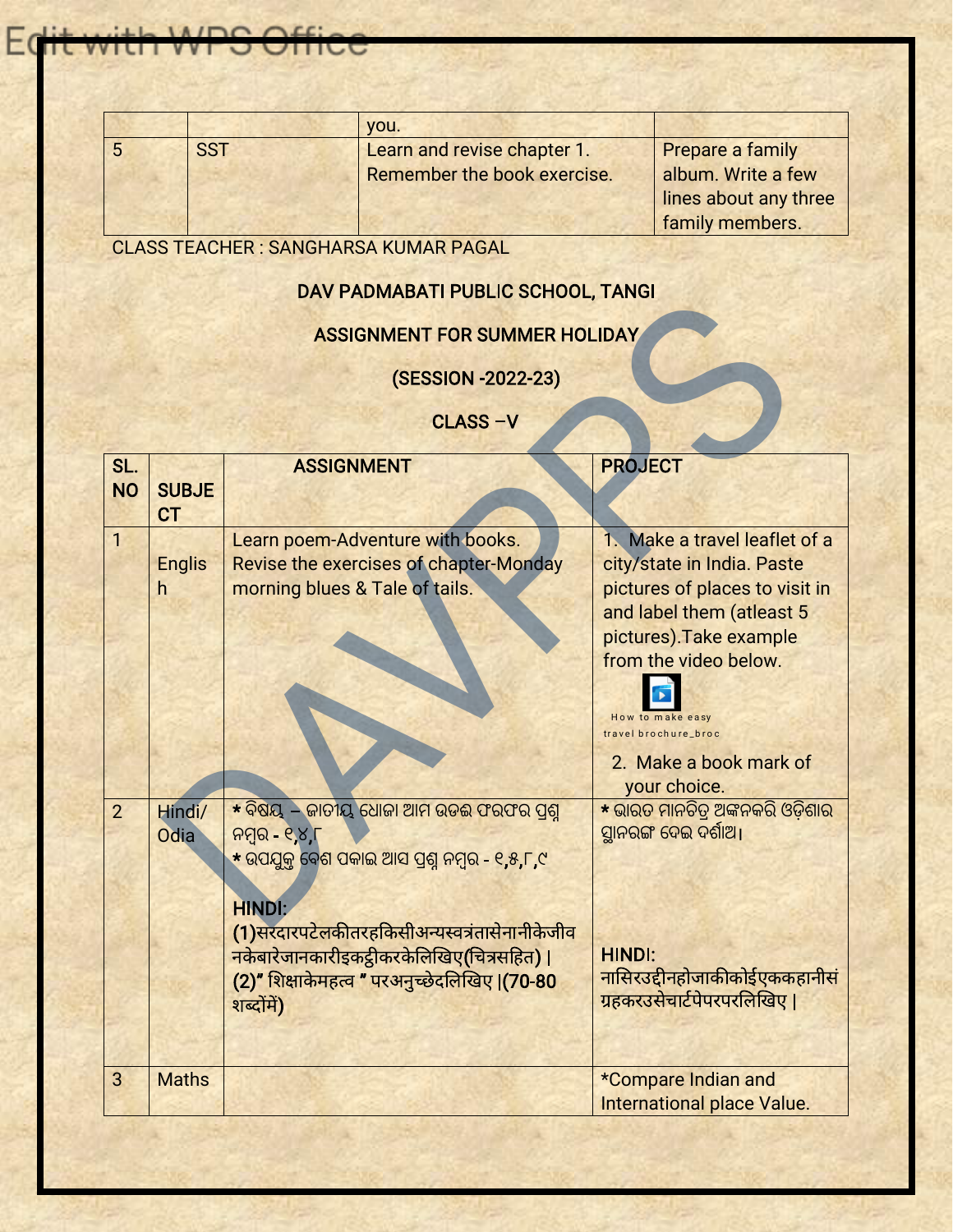|                |               |                                                     | *Mind map of (Unit 1 and     |  |
|----------------|---------------|-----------------------------------------------------|------------------------------|--|
|                |               |                                                     | <b>Unit 2).</b>              |  |
|                |               |                                                     | *Find the lowest common      |  |
|                |               |                                                     | multiple of 10 & 12 by using |  |
|                |               |                                                     | 10*10 grid.                  |  |
|                |               |                                                     | Note: Do all the given       |  |
|                |               |                                                     | assignment<br>in your        |  |
|                |               |                                                     | Maths project copy.          |  |
|                |               |                                                     |                              |  |
| $\overline{4}$ | <b>Scienc</b> | Revise the chapter-                                 | Make a skeleton using match  |  |
|                | e             | My body. Complete the worksheet given to            | sticks or ear buds in your   |  |
|                |               | you.                                                | project copy.                |  |
| 5              | <b>SST</b>    | Write the exercises of ch-1,2 & 3 in your           | 1. Observe your              |  |
|                |               | sstc.wcopy(update the copy) and learn               | colony/village, draw the     |  |
|                |               | them.                                               | type of houses you see and   |  |
|                |               |                                                     | write the materials used to  |  |
|                |               |                                                     | make them. (in your sst      |  |
|                |               |                                                     | project copy)                |  |
|                |               |                                                     | 2. Find out the names of 3   |  |
|                |               |                                                     | animals and 3 birds who      |  |
|                |               |                                                     | travel long distances to     |  |
|                |               |                                                     | migrate and go back to       |  |
|                |               |                                                     | their homeland. (Stick       |  |
|                |               |                                                     | pictures of them label and   |  |
|                |               |                                                     | write the name of its        |  |
|                |               |                                                     | homeland and the place       |  |
|                |               |                                                     |                              |  |
|                |               |                                                     | they migrate to.             |  |
|                |               |                                                     | 3. Take pictures of all the  |  |
|                |               |                                                     | activities you did in the    |  |
|                |               |                                                     | summer holiday to help       |  |
|                |               |                                                     | the members of your          |  |
|                |               |                                                     | family. Make a digital       |  |
|                |               |                                                     | collage of it. (Send the     |  |
|                |               |                                                     | collage in the group when    |  |
|                |               | <b>CLASS TEACHER: CS PRAVA &amp; ANINDITA GHOSH</b> | school reopens.)             |  |

**Edit with WPS Office**